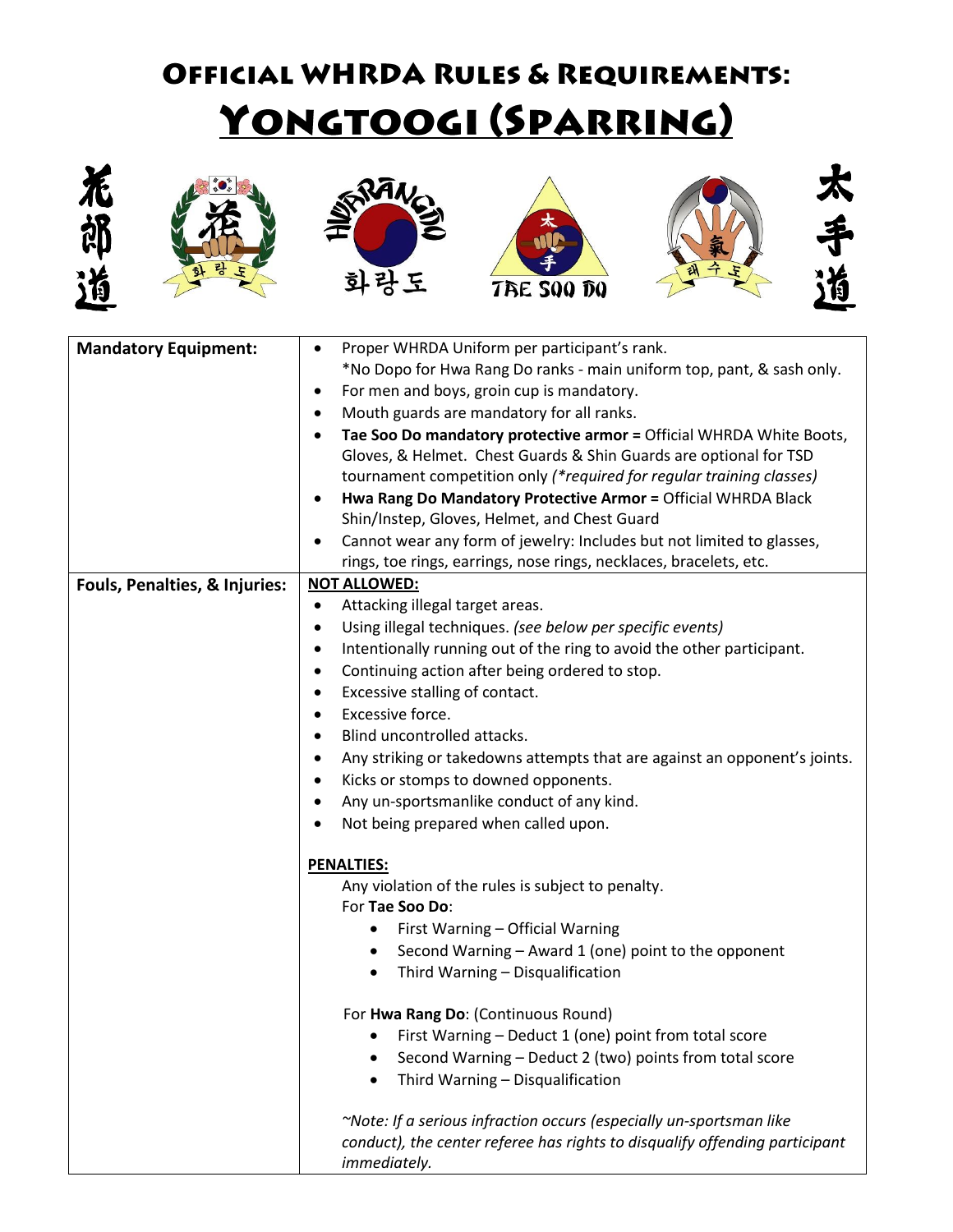|                         | <b>INJURIES:</b><br>If there is an incidental injury, recipient shall be awarded 30 seconds to<br>$\bullet$<br>recover. If cannot continue after 30 seconds, then the other participant is<br>awarded victory in the bracket and next match shall proceed.<br>If there is an injury due to excessive contact or any intentional reason and<br>$\bullet$<br>the recipient of such can no longer continue, the offending participant will<br>be disqualified. If the recipient of the injury cannot continue in next<br>match with next opponent, he/she will have to forfeit that match and the<br>next person will be advanced in the bracket. |
|-------------------------|------------------------------------------------------------------------------------------------------------------------------------------------------------------------------------------------------------------------------------------------------------------------------------------------------------------------------------------------------------------------------------------------------------------------------------------------------------------------------------------------------------------------------------------------------------------------------------------------------------------------------------------------|
| <b>Levels of Force:</b> | Light Contact - A touch to target areas with no moderate to extreme<br>$\bullet$<br>folding of the body or shaking of the head.<br>Medium Contact - A strike that causes slight or moderate fold of body or<br>$\bullet$<br>shaking of head.<br><b>Excessive Contact</b> - Any contact causing swelling, bleeding, dizziness,<br>$\bullet$<br>unconsciousness. (includes "getting the wind knocked out" which may<br>result in a penalty point).                                                                                                                                                                                               |

| TAE SOO DO® POINT SPARRING FORMAT                              |                                                                                                                                                                                                                                                                                                                                                                                                                                                                                                                                                                                                                                                                                                                                                                                                                                                                                                                                                                                                                                                                                                                                                                                                                                                                                                                                           |
|----------------------------------------------------------------|-------------------------------------------------------------------------------------------------------------------------------------------------------------------------------------------------------------------------------------------------------------------------------------------------------------------------------------------------------------------------------------------------------------------------------------------------------------------------------------------------------------------------------------------------------------------------------------------------------------------------------------------------------------------------------------------------------------------------------------------------------------------------------------------------------------------------------------------------------------------------------------------------------------------------------------------------------------------------------------------------------------------------------------------------------------------------------------------------------------------------------------------------------------------------------------------------------------------------------------------------------------------------------------------------------------------------------------------|
| <b>Duration:</b>                                               | 2 Minutes, non-stop                                                                                                                                                                                                                                                                                                                                                                                                                                                                                                                                                                                                                                                                                                                                                                                                                                                                                                                                                                                                                                                                                                                                                                                                                                                                                                                       |
| <b>General Rules:</b>                                          | First participant to receive 5 points is determined the winner.<br>$\bullet$<br>Points are awarded to the $1st$ clean strike of any exchange between<br>$\bullet$<br>participants. Strikes that hit hands/shoulders/hips or any other non-<br>target areas prior to hitting a point area are not considered clean.<br>Lead hand strikes to the body are never awarded points for any TSD rank<br>$\bullet$<br>or age groups, even if clean. Only reverse hand strikes to body are<br>awarded points. For Intermediate and Advanced Divisions lead hand<br>strikes do receive points for head contact.<br>If the score of the match is tied at end of regulation time, the $1st$ person to<br>$\bullet$<br>land a clean point in overtime is determined the winner. There is no time<br>break between overtime round, nor any time limit. 1 <sup>st</sup> majority decision<br>for a point determines victor.<br>No knee or elbow strikes allowed<br>$\bullet$<br>If a participant is out-of-bounds (both feet), they will not be awarded any<br>$\bullet$<br>points even if clean contact. At least one foot must remain in bounds to<br>be awarded points for strikes. However, an in-bounds participant can<br>score on an out-of-bound opponent with clean legal strikes prior to<br>referee stoppage. Restarts occur on center lines. |
| Judging:                                                       | The judging is done by one center referee and 2 side judges. A participant<br>$\bullet$<br>must gain majority decision on calls to receive points (at least 2 out of 3<br>judges).<br>The center referee is the only one who can start or stop the action of the<br>$\bullet$<br>match, however, side judges should call for points that they see<br>immediately (Korean command "Jum"). Center Referee will then break<br>the match (Korean command "Baro"), and then call for decision (Korean<br>command "Pan"). For Advanced matches that involve a takedown only,<br>Center Referee will stop time for judge rulings. Otherwise, time continues<br>to run unless there is an equipment malfunction or injury.<br>There is also one score keeper, and one time keeper<br>$\bullet$                                                                                                                                                                                                                                                                                                                                                                                                                                                                                                                                                    |
| <b>Beginner Rank Rules:</b><br>(White, Orange, & Yellow Belts) | No contact to any part of the head, neck, throat, spine, groin, and nothing<br>$\bullet$<br>against the joints are allowed.                                                                                                                                                                                                                                                                                                                                                                                                                                                                                                                                                                                                                                                                                                                                                                                                                                                                                                                                                                                                                                                                                                                                                                                                               |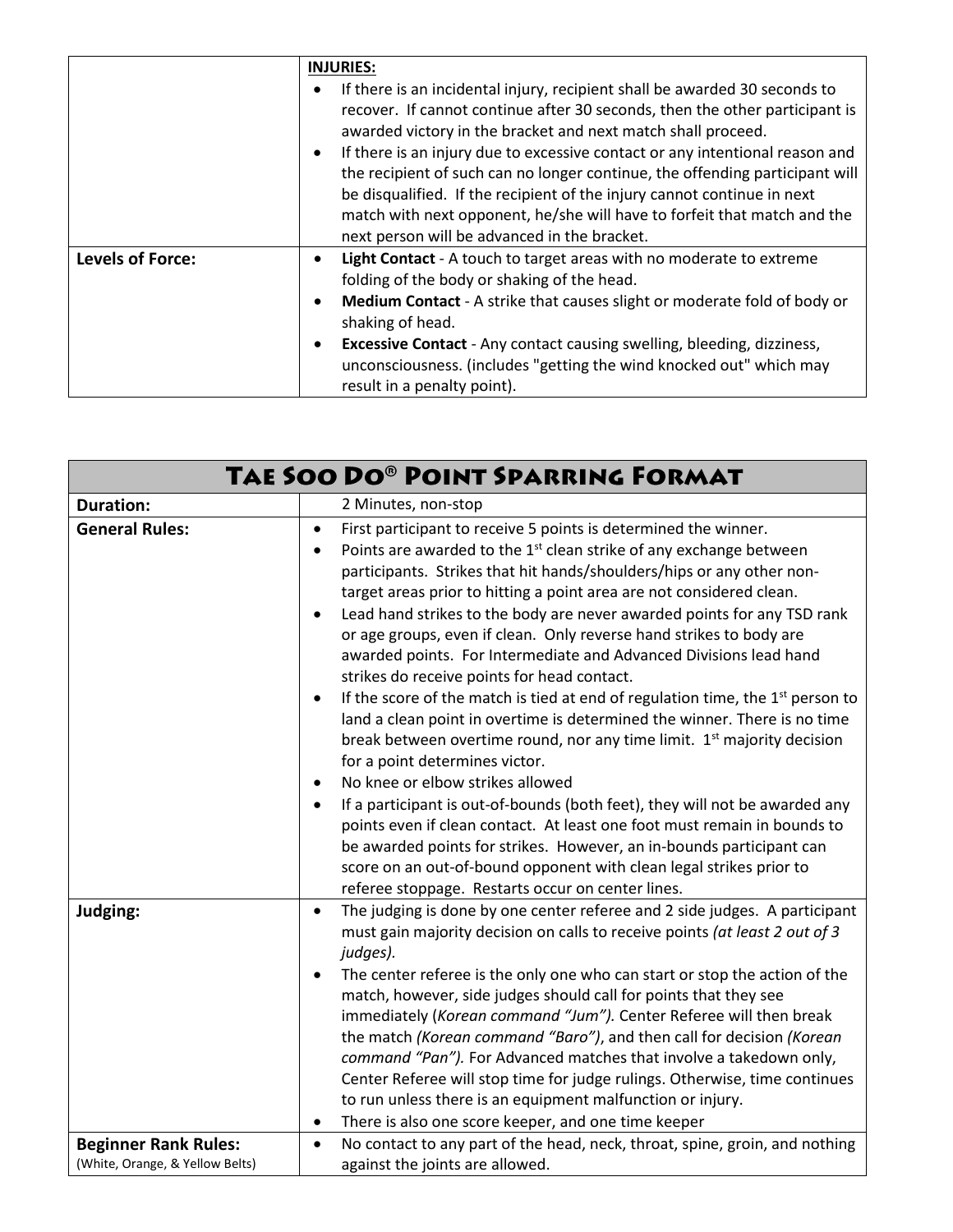| Light to medium contact to body (below neck & above the belt)<br>$\circ$<br>Light contact to the kidneys<br>$\circ$<br>Hand strikes receive 1 point<br>٠<br>Kick strikes receive 2 points<br>٠<br>Front to front leg contact (not to be done as a sweep, only as a leg check<br>٠<br>or setup), is allowed but no points are awarded.<br><b>Intermediate Rank Rules:</b><br>No contact to any part of the face, neck, throat, spine, groin, and nothing<br>$\bullet$<br>(Green, Purple, & Blue Belts)<br>against the joints are allowed.<br><b>Point Target Areas:</b><br>٠<br>Light Contact to the protected areas of the helmet (no face)<br>$\circ$<br>Light to medium contact to body (below neck & above the belt)<br>$\circ$<br>Light contact to the kidneys,<br>$\circ$<br>Hand strikes receive 1 point<br>Kick strikes receive 2 points<br>٠<br>Ariel Kicks to the head receive 3 points (must land on feet $-$ no sacrifice<br>٠<br>kicks)<br>Front or reverse leg to opponent's lead leg contact (as a leg check or<br>٠<br>setup), is allowed but no points are awarded.<br>Sweeps are allowed, but no points are awarded<br>٠<br>No Throws<br>٠<br><b>Advanced Rank Rules:</b><br>No contact to any part of the face, neck, throat, spine, groin, and nothing<br>٠<br>(Brown, Red, & Half-Black Belts)<br>against the joints are allowed.<br><b>Point Target Areas:</b><br>٠<br>Light contact to the protected areas of the helmet (no face)<br>$\circ$<br>Light to medium contact to body (below neck & above the belt)<br>$\circ$<br>Light contact to the kidneys,<br>$\circ$<br>Hand strikes receive 1 point<br>٠<br>Kick strikes receive 2 points<br>٠<br>Ariel kicks to the head receive 3 points (must land on feet $-$ no sacrifice<br>kicks)<br><b>TAKEDOWNS:</b><br>In order to receive points for any takedown or throw, participant must<br>execute an intentional takedown with proper balance ending in top<br>dominate position on the ground. The initiator of takedown must also<br>stay on feet or one-knee position for landing in order to receive points.<br>May not land on both knees or side or back.*<br>Any takedown where the opponent stays close to or stays on the ground<br>(one leg still on ground) - 2 points:<br>Leg pick-ups, Midsection Clinch Takedowns, & Sweeps<br>Any Throw where the opponent leaves the ground for air time (both feet<br>off the ground) $-$ 3 points:<br>Hip Throws, Shoulder Throws, Suplex, & Kick-Defense Throws<br>Sacrifice throws - 3 points<br>Over throw, body/leg scissors, or spinning body/leg scissors<br>*sacrifice throws are the only takedowns that allow landing on one's side<br>or back of the initiator.<br>NO Spinning Kicks are allowed as low spin sweeps in TSD divisions.<br>Participant has 3 seconds to execute a takedown from any clinched/grab<br>position. After 3 seconds center referee will break the action and restart | <b>Point Target Areas:</b><br>٠                                   |
|------------------------------------------------------------------------------------------------------------------------------------------------------------------------------------------------------------------------------------------------------------------------------------------------------------------------------------------------------------------------------------------------------------------------------------------------------------------------------------------------------------------------------------------------------------------------------------------------------------------------------------------------------------------------------------------------------------------------------------------------------------------------------------------------------------------------------------------------------------------------------------------------------------------------------------------------------------------------------------------------------------------------------------------------------------------------------------------------------------------------------------------------------------------------------------------------------------------------------------------------------------------------------------------------------------------------------------------------------------------------------------------------------------------------------------------------------------------------------------------------------------------------------------------------------------------------------------------------------------------------------------------------------------------------------------------------------------------------------------------------------------------------------------------------------------------------------------------------------------------------------------------------------------------------------------------------------------------------------------------------------------------------------------------------------------------------------------------------------------------------------------------------------------------------------------------------------------------------------------------------------------------------------------------------------------------------------------------------------------------------------------------------------------------------------------------------------------------------------------------------------------------------------------------------------------------------------------------------------------------------------------------------------------------------------------------------------------------------------------------------------------------------------------------------------------------------------------------------------------------------------------------------------------------------------------|-------------------------------------------------------------------|
|                                                                                                                                                                                                                                                                                                                                                                                                                                                                                                                                                                                                                                                                                                                                                                                                                                                                                                                                                                                                                                                                                                                                                                                                                                                                                                                                                                                                                                                                                                                                                                                                                                                                                                                                                                                                                                                                                                                                                                                                                                                                                                                                                                                                                                                                                                                                                                                                                                                                                                                                                                                                                                                                                                                                                                                                                                                                                                                                    |                                                                   |
|                                                                                                                                                                                                                                                                                                                                                                                                                                                                                                                                                                                                                                                                                                                                                                                                                                                                                                                                                                                                                                                                                                                                                                                                                                                                                                                                                                                                                                                                                                                                                                                                                                                                                                                                                                                                                                                                                                                                                                                                                                                                                                                                                                                                                                                                                                                                                                                                                                                                                                                                                                                                                                                                                                                                                                                                                                                                                                                                    |                                                                   |
|                                                                                                                                                                                                                                                                                                                                                                                                                                                                                                                                                                                                                                                                                                                                                                                                                                                                                                                                                                                                                                                                                                                                                                                                                                                                                                                                                                                                                                                                                                                                                                                                                                                                                                                                                                                                                                                                                                                                                                                                                                                                                                                                                                                                                                                                                                                                                                                                                                                                                                                                                                                                                                                                                                                                                                                                                                                                                                                                    |                                                                   |
|                                                                                                                                                                                                                                                                                                                                                                                                                                                                                                                                                                                                                                                                                                                                                                                                                                                                                                                                                                                                                                                                                                                                                                                                                                                                                                                                                                                                                                                                                                                                                                                                                                                                                                                                                                                                                                                                                                                                                                                                                                                                                                                                                                                                                                                                                                                                                                                                                                                                                                                                                                                                                                                                                                                                                                                                                                                                                                                                    |                                                                   |
|                                                                                                                                                                                                                                                                                                                                                                                                                                                                                                                                                                                                                                                                                                                                                                                                                                                                                                                                                                                                                                                                                                                                                                                                                                                                                                                                                                                                                                                                                                                                                                                                                                                                                                                                                                                                                                                                                                                                                                                                                                                                                                                                                                                                                                                                                                                                                                                                                                                                                                                                                                                                                                                                                                                                                                                                                                                                                                                                    |                                                                   |
|                                                                                                                                                                                                                                                                                                                                                                                                                                                                                                                                                                                                                                                                                                                                                                                                                                                                                                                                                                                                                                                                                                                                                                                                                                                                                                                                                                                                                                                                                                                                                                                                                                                                                                                                                                                                                                                                                                                                                                                                                                                                                                                                                                                                                                                                                                                                                                                                                                                                                                                                                                                                                                                                                                                                                                                                                                                                                                                                    |                                                                   |
|                                                                                                                                                                                                                                                                                                                                                                                                                                                                                                                                                                                                                                                                                                                                                                                                                                                                                                                                                                                                                                                                                                                                                                                                                                                                                                                                                                                                                                                                                                                                                                                                                                                                                                                                                                                                                                                                                                                                                                                                                                                                                                                                                                                                                                                                                                                                                                                                                                                                                                                                                                                                                                                                                                                                                                                                                                                                                                                                    |                                                                   |
|                                                                                                                                                                                                                                                                                                                                                                                                                                                                                                                                                                                                                                                                                                                                                                                                                                                                                                                                                                                                                                                                                                                                                                                                                                                                                                                                                                                                                                                                                                                                                                                                                                                                                                                                                                                                                                                                                                                                                                                                                                                                                                                                                                                                                                                                                                                                                                                                                                                                                                                                                                                                                                                                                                                                                                                                                                                                                                                                    |                                                                   |
|                                                                                                                                                                                                                                                                                                                                                                                                                                                                                                                                                                                                                                                                                                                                                                                                                                                                                                                                                                                                                                                                                                                                                                                                                                                                                                                                                                                                                                                                                                                                                                                                                                                                                                                                                                                                                                                                                                                                                                                                                                                                                                                                                                                                                                                                                                                                                                                                                                                                                                                                                                                                                                                                                                                                                                                                                                                                                                                                    |                                                                   |
|                                                                                                                                                                                                                                                                                                                                                                                                                                                                                                                                                                                                                                                                                                                                                                                                                                                                                                                                                                                                                                                                                                                                                                                                                                                                                                                                                                                                                                                                                                                                                                                                                                                                                                                                                                                                                                                                                                                                                                                                                                                                                                                                                                                                                                                                                                                                                                                                                                                                                                                                                                                                                                                                                                                                                                                                                                                                                                                                    |                                                                   |
|                                                                                                                                                                                                                                                                                                                                                                                                                                                                                                                                                                                                                                                                                                                                                                                                                                                                                                                                                                                                                                                                                                                                                                                                                                                                                                                                                                                                                                                                                                                                                                                                                                                                                                                                                                                                                                                                                                                                                                                                                                                                                                                                                                                                                                                                                                                                                                                                                                                                                                                                                                                                                                                                                                                                                                                                                                                                                                                                    |                                                                   |
|                                                                                                                                                                                                                                                                                                                                                                                                                                                                                                                                                                                                                                                                                                                                                                                                                                                                                                                                                                                                                                                                                                                                                                                                                                                                                                                                                                                                                                                                                                                                                                                                                                                                                                                                                                                                                                                                                                                                                                                                                                                                                                                                                                                                                                                                                                                                                                                                                                                                                                                                                                                                                                                                                                                                                                                                                                                                                                                                    |                                                                   |
|                                                                                                                                                                                                                                                                                                                                                                                                                                                                                                                                                                                                                                                                                                                                                                                                                                                                                                                                                                                                                                                                                                                                                                                                                                                                                                                                                                                                                                                                                                                                                                                                                                                                                                                                                                                                                                                                                                                                                                                                                                                                                                                                                                                                                                                                                                                                                                                                                                                                                                                                                                                                                                                                                                                                                                                                                                                                                                                                    |                                                                   |
|                                                                                                                                                                                                                                                                                                                                                                                                                                                                                                                                                                                                                                                                                                                                                                                                                                                                                                                                                                                                                                                                                                                                                                                                                                                                                                                                                                                                                                                                                                                                                                                                                                                                                                                                                                                                                                                                                                                                                                                                                                                                                                                                                                                                                                                                                                                                                                                                                                                                                                                                                                                                                                                                                                                                                                                                                                                                                                                                    |                                                                   |
|                                                                                                                                                                                                                                                                                                                                                                                                                                                                                                                                                                                                                                                                                                                                                                                                                                                                                                                                                                                                                                                                                                                                                                                                                                                                                                                                                                                                                                                                                                                                                                                                                                                                                                                                                                                                                                                                                                                                                                                                                                                                                                                                                                                                                                                                                                                                                                                                                                                                                                                                                                                                                                                                                                                                                                                                                                                                                                                                    |                                                                   |
|                                                                                                                                                                                                                                                                                                                                                                                                                                                                                                                                                                                                                                                                                                                                                                                                                                                                                                                                                                                                                                                                                                                                                                                                                                                                                                                                                                                                                                                                                                                                                                                                                                                                                                                                                                                                                                                                                                                                                                                                                                                                                                                                                                                                                                                                                                                                                                                                                                                                                                                                                                                                                                                                                                                                                                                                                                                                                                                                    |                                                                   |
|                                                                                                                                                                                                                                                                                                                                                                                                                                                                                                                                                                                                                                                                                                                                                                                                                                                                                                                                                                                                                                                                                                                                                                                                                                                                                                                                                                                                                                                                                                                                                                                                                                                                                                                                                                                                                                                                                                                                                                                                                                                                                                                                                                                                                                                                                                                                                                                                                                                                                                                                                                                                                                                                                                                                                                                                                                                                                                                                    |                                                                   |
|                                                                                                                                                                                                                                                                                                                                                                                                                                                                                                                                                                                                                                                                                                                                                                                                                                                                                                                                                                                                                                                                                                                                                                                                                                                                                                                                                                                                                                                                                                                                                                                                                                                                                                                                                                                                                                                                                                                                                                                                                                                                                                                                                                                                                                                                                                                                                                                                                                                                                                                                                                                                                                                                                                                                                                                                                                                                                                                                    |                                                                   |
|                                                                                                                                                                                                                                                                                                                                                                                                                                                                                                                                                                                                                                                                                                                                                                                                                                                                                                                                                                                                                                                                                                                                                                                                                                                                                                                                                                                                                                                                                                                                                                                                                                                                                                                                                                                                                                                                                                                                                                                                                                                                                                                                                                                                                                                                                                                                                                                                                                                                                                                                                                                                                                                                                                                                                                                                                                                                                                                                    |                                                                   |
|                                                                                                                                                                                                                                                                                                                                                                                                                                                                                                                                                                                                                                                                                                                                                                                                                                                                                                                                                                                                                                                                                                                                                                                                                                                                                                                                                                                                                                                                                                                                                                                                                                                                                                                                                                                                                                                                                                                                                                                                                                                                                                                                                                                                                                                                                                                                                                                                                                                                                                                                                                                                                                                                                                                                                                                                                                                                                                                                    |                                                                   |
|                                                                                                                                                                                                                                                                                                                                                                                                                                                                                                                                                                                                                                                                                                                                                                                                                                                                                                                                                                                                                                                                                                                                                                                                                                                                                                                                                                                                                                                                                                                                                                                                                                                                                                                                                                                                                                                                                                                                                                                                                                                                                                                                                                                                                                                                                                                                                                                                                                                                                                                                                                                                                                                                                                                                                                                                                                                                                                                                    |                                                                   |
|                                                                                                                                                                                                                                                                                                                                                                                                                                                                                                                                                                                                                                                                                                                                                                                                                                                                                                                                                                                                                                                                                                                                                                                                                                                                                                                                                                                                                                                                                                                                                                                                                                                                                                                                                                                                                                                                                                                                                                                                                                                                                                                                                                                                                                                                                                                                                                                                                                                                                                                                                                                                                                                                                                                                                                                                                                                                                                                                    |                                                                   |
|                                                                                                                                                                                                                                                                                                                                                                                                                                                                                                                                                                                                                                                                                                                                                                                                                                                                                                                                                                                                                                                                                                                                                                                                                                                                                                                                                                                                                                                                                                                                                                                                                                                                                                                                                                                                                                                                                                                                                                                                                                                                                                                                                                                                                                                                                                                                                                                                                                                                                                                                                                                                                                                                                                                                                                                                                                                                                                                                    |                                                                   |
|                                                                                                                                                                                                                                                                                                                                                                                                                                                                                                                                                                                                                                                                                                                                                                                                                                                                                                                                                                                                                                                                                                                                                                                                                                                                                                                                                                                                                                                                                                                                                                                                                                                                                                                                                                                                                                                                                                                                                                                                                                                                                                                                                                                                                                                                                                                                                                                                                                                                                                                                                                                                                                                                                                                                                                                                                                                                                                                                    |                                                                   |
|                                                                                                                                                                                                                                                                                                                                                                                                                                                                                                                                                                                                                                                                                                                                                                                                                                                                                                                                                                                                                                                                                                                                                                                                                                                                                                                                                                                                                                                                                                                                                                                                                                                                                                                                                                                                                                                                                                                                                                                                                                                                                                                                                                                                                                                                                                                                                                                                                                                                                                                                                                                                                                                                                                                                                                                                                                                                                                                                    |                                                                   |
|                                                                                                                                                                                                                                                                                                                                                                                                                                                                                                                                                                                                                                                                                                                                                                                                                                                                                                                                                                                                                                                                                                                                                                                                                                                                                                                                                                                                                                                                                                                                                                                                                                                                                                                                                                                                                                                                                                                                                                                                                                                                                                                                                                                                                                                                                                                                                                                                                                                                                                                                                                                                                                                                                                                                                                                                                                                                                                                                    |                                                                   |
|                                                                                                                                                                                                                                                                                                                                                                                                                                                                                                                                                                                                                                                                                                                                                                                                                                                                                                                                                                                                                                                                                                                                                                                                                                                                                                                                                                                                                                                                                                                                                                                                                                                                                                                                                                                                                                                                                                                                                                                                                                                                                                                                                                                                                                                                                                                                                                                                                                                                                                                                                                                                                                                                                                                                                                                                                                                                                                                                    |                                                                   |
|                                                                                                                                                                                                                                                                                                                                                                                                                                                                                                                                                                                                                                                                                                                                                                                                                                                                                                                                                                                                                                                                                                                                                                                                                                                                                                                                                                                                                                                                                                                                                                                                                                                                                                                                                                                                                                                                                                                                                                                                                                                                                                                                                                                                                                                                                                                                                                                                                                                                                                                                                                                                                                                                                                                                                                                                                                                                                                                                    |                                                                   |
|                                                                                                                                                                                                                                                                                                                                                                                                                                                                                                                                                                                                                                                                                                                                                                                                                                                                                                                                                                                                                                                                                                                                                                                                                                                                                                                                                                                                                                                                                                                                                                                                                                                                                                                                                                                                                                                                                                                                                                                                                                                                                                                                                                                                                                                                                                                                                                                                                                                                                                                                                                                                                                                                                                                                                                                                                                                                                                                                    |                                                                   |
|                                                                                                                                                                                                                                                                                                                                                                                                                                                                                                                                                                                                                                                                                                                                                                                                                                                                                                                                                                                                                                                                                                                                                                                                                                                                                                                                                                                                                                                                                                                                                                                                                                                                                                                                                                                                                                                                                                                                                                                                                                                                                                                                                                                                                                                                                                                                                                                                                                                                                                                                                                                                                                                                                                                                                                                                                                                                                                                                    |                                                                   |
|                                                                                                                                                                                                                                                                                                                                                                                                                                                                                                                                                                                                                                                                                                                                                                                                                                                                                                                                                                                                                                                                                                                                                                                                                                                                                                                                                                                                                                                                                                                                                                                                                                                                                                                                                                                                                                                                                                                                                                                                                                                                                                                                                                                                                                                                                                                                                                                                                                                                                                                                                                                                                                                                                                                                                                                                                                                                                                                                    |                                                                   |
|                                                                                                                                                                                                                                                                                                                                                                                                                                                                                                                                                                                                                                                                                                                                                                                                                                                                                                                                                                                                                                                                                                                                                                                                                                                                                                                                                                                                                                                                                                                                                                                                                                                                                                                                                                                                                                                                                                                                                                                                                                                                                                                                                                                                                                                                                                                                                                                                                                                                                                                                                                                                                                                                                                                                                                                                                                                                                                                                    |                                                                   |
|                                                                                                                                                                                                                                                                                                                                                                                                                                                                                                                                                                                                                                                                                                                                                                                                                                                                                                                                                                                                                                                                                                                                                                                                                                                                                                                                                                                                                                                                                                                                                                                                                                                                                                                                                                                                                                                                                                                                                                                                                                                                                                                                                                                                                                                                                                                                                                                                                                                                                                                                                                                                                                                                                                                                                                                                                                                                                                                                    |                                                                   |
|                                                                                                                                                                                                                                                                                                                                                                                                                                                                                                                                                                                                                                                                                                                                                                                                                                                                                                                                                                                                                                                                                                                                                                                                                                                                                                                                                                                                                                                                                                                                                                                                                                                                                                                                                                                                                                                                                                                                                                                                                                                                                                                                                                                                                                                                                                                                                                                                                                                                                                                                                                                                                                                                                                                                                                                                                                                                                                                                    |                                                                   |
|                                                                                                                                                                                                                                                                                                                                                                                                                                                                                                                                                                                                                                                                                                                                                                                                                                                                                                                                                                                                                                                                                                                                                                                                                                                                                                                                                                                                                                                                                                                                                                                                                                                                                                                                                                                                                                                                                                                                                                                                                                                                                                                                                                                                                                                                                                                                                                                                                                                                                                                                                                                                                                                                                                                                                                                                                                                                                                                                    |                                                                   |
|                                                                                                                                                                                                                                                                                                                                                                                                                                                                                                                                                                                                                                                                                                                                                                                                                                                                                                                                                                                                                                                                                                                                                                                                                                                                                                                                                                                                                                                                                                                                                                                                                                                                                                                                                                                                                                                                                                                                                                                                                                                                                                                                                                                                                                                                                                                                                                                                                                                                                                                                                                                                                                                                                                                                                                                                                                                                                                                                    |                                                                   |
|                                                                                                                                                                                                                                                                                                                                                                                                                                                                                                                                                                                                                                                                                                                                                                                                                                                                                                                                                                                                                                                                                                                                                                                                                                                                                                                                                                                                                                                                                                                                                                                                                                                                                                                                                                                                                                                                                                                                                                                                                                                                                                                                                                                                                                                                                                                                                                                                                                                                                                                                                                                                                                                                                                                                                                                                                                                                                                                                    |                                                                   |
|                                                                                                                                                                                                                                                                                                                                                                                                                                                                                                                                                                                                                                                                                                                                                                                                                                                                                                                                                                                                                                                                                                                                                                                                                                                                                                                                                                                                                                                                                                                                                                                                                                                                                                                                                                                                                                                                                                                                                                                                                                                                                                                                                                                                                                                                                                                                                                                                                                                                                                                                                                                                                                                                                                                                                                                                                                                                                                                                    |                                                                   |
|                                                                                                                                                                                                                                                                                                                                                                                                                                                                                                                                                                                                                                                                                                                                                                                                                                                                                                                                                                                                                                                                                                                                                                                                                                                                                                                                                                                                                                                                                                                                                                                                                                                                                                                                                                                                                                                                                                                                                                                                                                                                                                                                                                                                                                                                                                                                                                                                                                                                                                                                                                                                                                                                                                                                                                                                                                                                                                                                    |                                                                   |
|                                                                                                                                                                                                                                                                                                                                                                                                                                                                                                                                                                                                                                                                                                                                                                                                                                                                                                                                                                                                                                                                                                                                                                                                                                                                                                                                                                                                                                                                                                                                                                                                                                                                                                                                                                                                                                                                                                                                                                                                                                                                                                                                                                                                                                                                                                                                                                                                                                                                                                                                                                                                                                                                                                                                                                                                                                                                                                                                    |                                                                   |
|                                                                                                                                                                                                                                                                                                                                                                                                                                                                                                                                                                                                                                                                                                                                                                                                                                                                                                                                                                                                                                                                                                                                                                                                                                                                                                                                                                                                                                                                                                                                                                                                                                                                                                                                                                                                                                                                                                                                                                                                                                                                                                                                                                                                                                                                                                                                                                                                                                                                                                                                                                                                                                                                                                                                                                                                                                                                                                                                    |                                                                   |
|                                                                                                                                                                                                                                                                                                                                                                                                                                                                                                                                                                                                                                                                                                                                                                                                                                                                                                                                                                                                                                                                                                                                                                                                                                                                                                                                                                                                                                                                                                                                                                                                                                                                                                                                                                                                                                                                                                                                                                                                                                                                                                                                                                                                                                                                                                                                                                                                                                                                                                                                                                                                                                                                                                                                                                                                                                                                                                                                    |                                                                   |
|                                                                                                                                                                                                                                                                                                                                                                                                                                                                                                                                                                                                                                                                                                                                                                                                                                                                                                                                                                                                                                                                                                                                                                                                                                                                                                                                                                                                                                                                                                                                                                                                                                                                                                                                                                                                                                                                                                                                                                                                                                                                                                                                                                                                                                                                                                                                                                                                                                                                                                                                                                                                                                                                                                                                                                                                                                                                                                                                    |                                                                   |
|                                                                                                                                                                                                                                                                                                                                                                                                                                                                                                                                                                                                                                                                                                                                                                                                                                                                                                                                                                                                                                                                                                                                                                                                                                                                                                                                                                                                                                                                                                                                                                                                                                                                                                                                                                                                                                                                                                                                                                                                                                                                                                                                                                                                                                                                                                                                                                                                                                                                                                                                                                                                                                                                                                                                                                                                                                                                                                                                    |                                                                   |
|                                                                                                                                                                                                                                                                                                                                                                                                                                                                                                                                                                                                                                                                                                                                                                                                                                                                                                                                                                                                                                                                                                                                                                                                                                                                                                                                                                                                                                                                                                                                                                                                                                                                                                                                                                                                                                                                                                                                                                                                                                                                                                                                                                                                                                                                                                                                                                                                                                                                                                                                                                                                                                                                                                                                                                                                                                                                                                                                    |                                                                   |
|                                                                                                                                                                                                                                                                                                                                                                                                                                                                                                                                                                                                                                                                                                                                                                                                                                                                                                                                                                                                                                                                                                                                                                                                                                                                                                                                                                                                                                                                                                                                                                                                                                                                                                                                                                                                                                                                                                                                                                                                                                                                                                                                                                                                                                                                                                                                                                                                                                                                                                                                                                                                                                                                                                                                                                                                                                                                                                                                    |                                                                   |
|                                                                                                                                                                                                                                                                                                                                                                                                                                                                                                                                                                                                                                                                                                                                                                                                                                                                                                                                                                                                                                                                                                                                                                                                                                                                                                                                                                                                                                                                                                                                                                                                                                                                                                                                                                                                                                                                                                                                                                                                                                                                                                                                                                                                                                                                                                                                                                                                                                                                                                                                                                                                                                                                                                                                                                                                                                                                                                                                    |                                                                   |
|                                                                                                                                                                                                                                                                                                                                                                                                                                                                                                                                                                                                                                                                                                                                                                                                                                                                                                                                                                                                                                                                                                                                                                                                                                                                                                                                                                                                                                                                                                                                                                                                                                                                                                                                                                                                                                                                                                                                                                                                                                                                                                                                                                                                                                                                                                                                                                                                                                                                                                                                                                                                                                                                                                                                                                                                                                                                                                                                    |                                                                   |
|                                                                                                                                                                                                                                                                                                                                                                                                                                                                                                                                                                                                                                                                                                                                                                                                                                                                                                                                                                                                                                                                                                                                                                                                                                                                                                                                                                                                                                                                                                                                                                                                                                                                                                                                                                                                                                                                                                                                                                                                                                                                                                                                                                                                                                                                                                                                                                                                                                                                                                                                                                                                                                                                                                                                                                                                                                                                                                                                    |                                                                   |
|                                                                                                                                                                                                                                                                                                                                                                                                                                                                                                                                                                                                                                                                                                                                                                                                                                                                                                                                                                                                                                                                                                                                                                                                                                                                                                                                                                                                                                                                                                                                                                                                                                                                                                                                                                                                                                                                                                                                                                                                                                                                                                                                                                                                                                                                                                                                                                                                                                                                                                                                                                                                                                                                                                                                                                                                                                                                                                                                    | at center lines. No points are awarded for takedown attempts, but |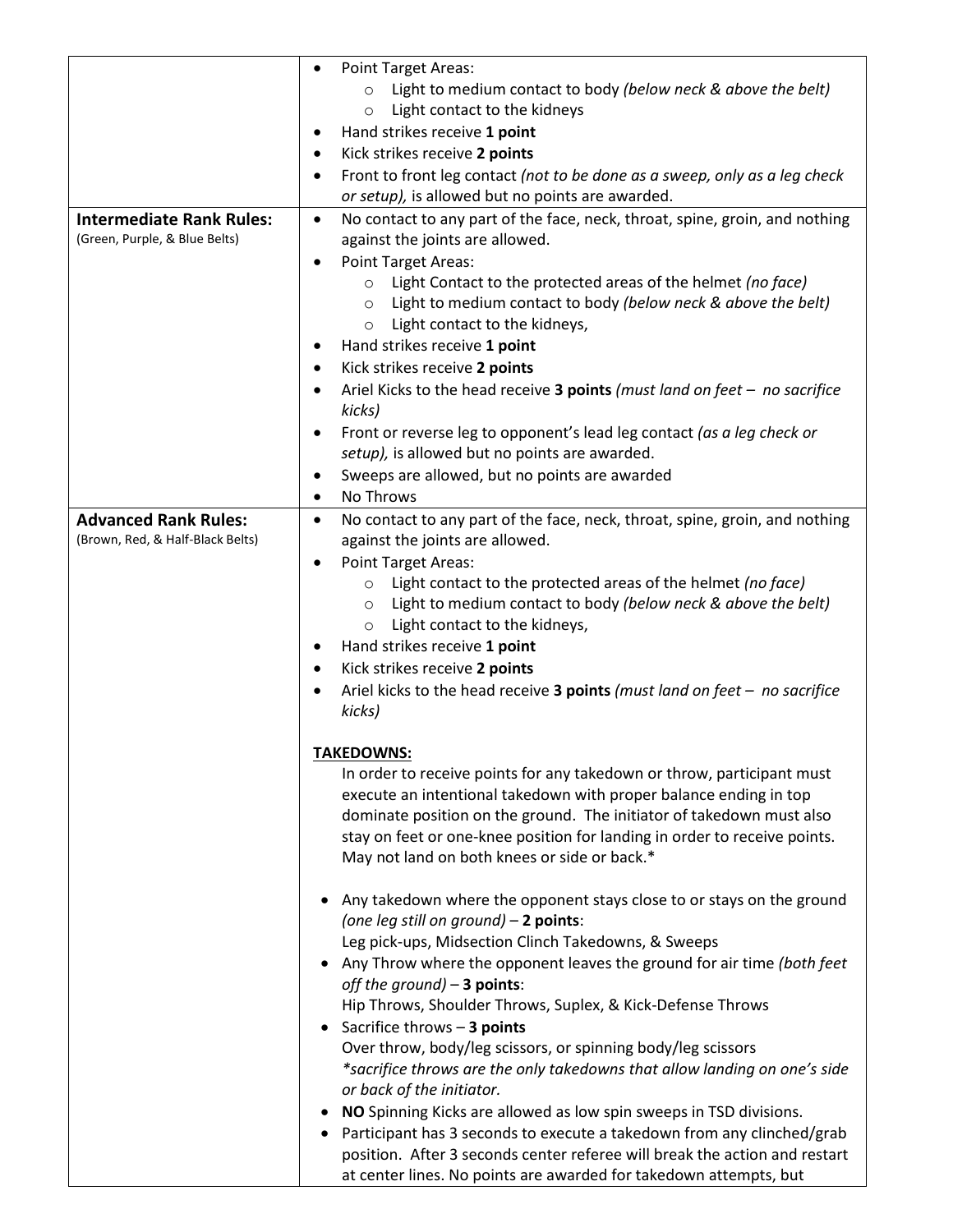| strikes while grab took place.                                                                                                                                                                                                 | referee will make a call for points in case any participant threw or landed                                                                                                                                                                                                                                                                                                                                                                                                    |
|--------------------------------------------------------------------------------------------------------------------------------------------------------------------------------------------------------------------------------|--------------------------------------------------------------------------------------------------------------------------------------------------------------------------------------------------------------------------------------------------------------------------------------------------------------------------------------------------------------------------------------------------------------------------------------------------------------------------------|
| No grappling allowed on the ground. Clean hand strikes only.                                                                                                                                                                   |                                                                                                                                                                                                                                                                                                                                                                                                                                                                                |
| <b>FOLLOW-UP &amp; COUNTER STRIKING:</b><br>During and after any takedown attempt striking is allowed. While<br>all normal legal strikes are allowed by both participants. Once any<br>standing opponent.                      | standing and through the duration of the takedown or takedown attempt<br>opponent lands on the ground however, only hand strikes are allowed to<br>the grounded participant. No kicks to downed opponent in any form,<br>however grounded opponent may kick up to legal target areas of the                                                                                                                                                                                    |
| • If there is a takedown attempt, the referee will allow the action to<br>one point for an effective counter strike no matter how many were<br>executed or what type of move performed.<br>as follows:<br>1) Call for Takedown | continue on the ground until the initiator of the takedown lands a clean<br>followup strike or 2 seconds have elapsed. After the strike or 2 seconds<br>(whichever occurs first), the center referee will break the action and line<br>up participants at center line and stop time. The recipient of the takedown<br>can continue to attempt counter strikes throughout, but will only receive<br>• When calling for points after a takedown exchange, the order of calls are |
| If yes, points for takedown                                                                                                                                                                                                    | If no, not a clean takedown                                                                                                                                                                                                                                                                                                                                                                                                                                                    |
| awarded:                                                                                                                                                                                                                       |                                                                                                                                                                                                                                                                                                                                                                                                                                                                                |
| 2) Call for Counter                                                                                                                                                                                                            | 2) Call for points (for any participant,                                                                                                                                                                                                                                                                                                                                                                                                                                       |
| 3) Call for Follow-up<br>~ Notes:                                                                                                                                                                                              | using normal judging criteria)                                                                                                                                                                                                                                                                                                                                                                                                                                                 |
| $\circ$<br>regardless if it is a hand or foot technique<br>$\circ$<br>technique                                                                                                                                                | For Counter Strike - only 1 point is awarded for clean strike<br>For Follow-up Strike - only 1 point is awarded for clean hand<br>If any participant receives the needed total of 5 cumulative points in order<br>to achieve victory, the match is decided at that moment in the above order<br>of calls and no further calls are made. 1 <sup>st</sup> participant to 5 points is winner.                                                                                     |
| ٠                                                                                                                                                                                                                              | If additional points are needed for victory, time resumes at the next restart                                                                                                                                                                                                                                                                                                                                                                                                  |
| for action                                                                                                                                                                                                                     |                                                                                                                                                                                                                                                                                                                                                                                                                                                                                |
| <b>GRABBING OF OPPONENTS:</b>                                                                                                                                                                                                  |                                                                                                                                                                                                                                                                                                                                                                                                                                                                                |
| Collar and sleeves grabbing is allowed.<br>$\circ$<br>O<br>O<br>$\circ$<br>$\circ$<br>NO neck cranks or chokes allowed.<br>$\circ$                                                                                             | Leg grabbing can only be used when an individual attempts a<br>takedown, such as kick defense or leg-pickup takedowns.<br>Tackling to the body or legs are allowed only for an attempted<br>takedown and not to push opponent out of the ring and cannot<br>fall to both knees. Either one knee or standing upon finish.<br>Grabbing torso with one hand to assist a leg sweep is allowed.<br>NO grabbing of chest guards or chest guard straps are allowed.                   |

## *Continued on Next Page…..*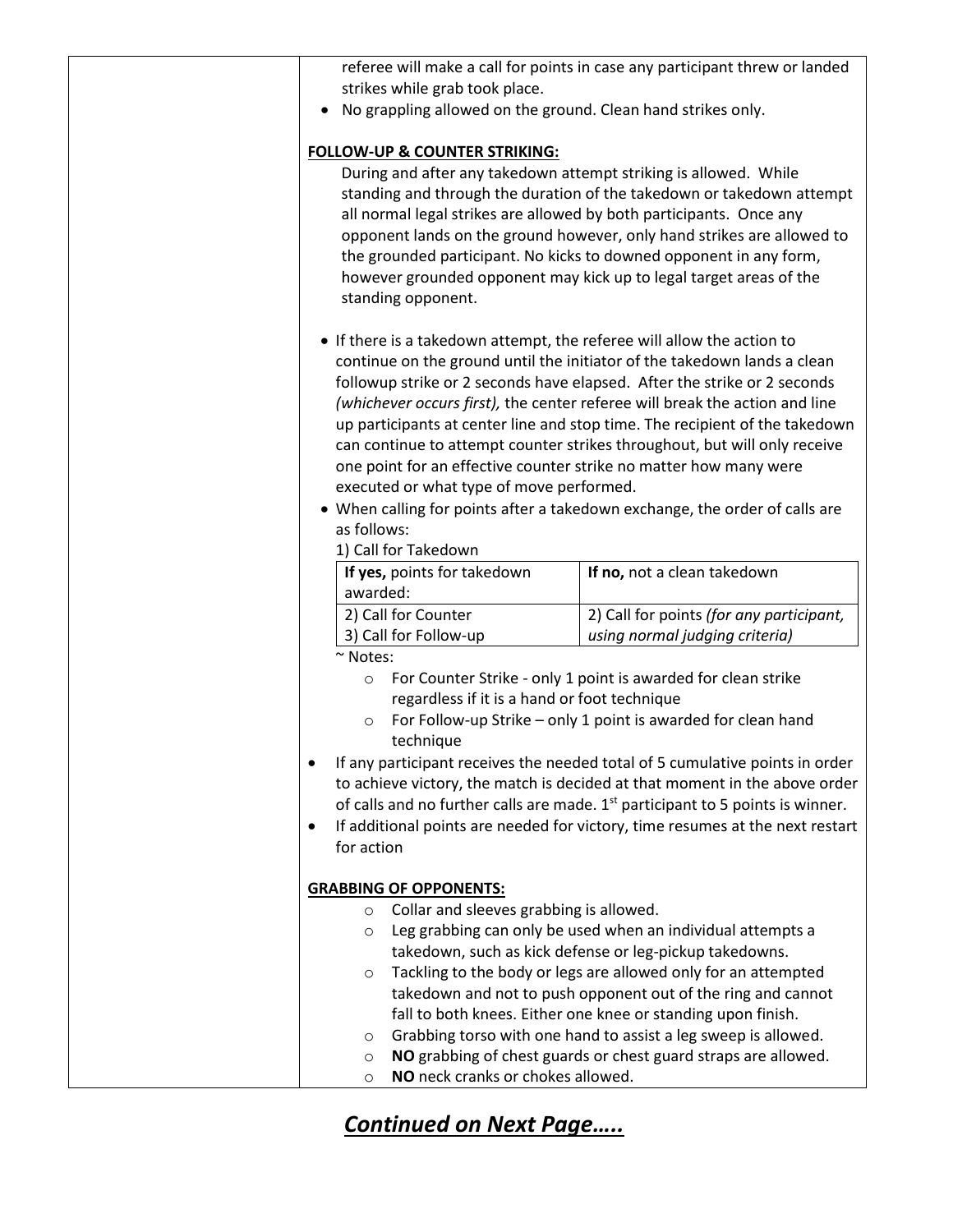| HWA RANG DO® CONTINUOUS SPARRING FORMAT |                                                                                                                                                                                                                                                                                                                                                                                                                                                                                                                                                                                                                                                                                                                                                                                                                                                                                                                                                                                                                                                                                                                                                                                                                                                                                                                                                                                                                                                                                                                                                                                                                                                                                                                                                                                                                                                                                                                                         |
|-----------------------------------------|-----------------------------------------------------------------------------------------------------------------------------------------------------------------------------------------------------------------------------------------------------------------------------------------------------------------------------------------------------------------------------------------------------------------------------------------------------------------------------------------------------------------------------------------------------------------------------------------------------------------------------------------------------------------------------------------------------------------------------------------------------------------------------------------------------------------------------------------------------------------------------------------------------------------------------------------------------------------------------------------------------------------------------------------------------------------------------------------------------------------------------------------------------------------------------------------------------------------------------------------------------------------------------------------------------------------------------------------------------------------------------------------------------------------------------------------------------------------------------------------------------------------------------------------------------------------------------------------------------------------------------------------------------------------------------------------------------------------------------------------------------------------------------------------------------------------------------------------------------------------------------------------------------------------------------------------|
| <b>Duration:</b>                        | 2 Minutes, non-stop                                                                                                                                                                                                                                                                                                                                                                                                                                                                                                                                                                                                                                                                                                                                                                                                                                                                                                                                                                                                                                                                                                                                                                                                                                                                                                                                                                                                                                                                                                                                                                                                                                                                                                                                                                                                                                                                                                                     |
| <b>General Rules:</b>                   | Continuous Round of striking & submissions. If a participant gains a<br>٠<br>submission, he/she wins! Otherwise, round is scored by 3 judges at end<br>of time allowance based on Striking, Takedowns, and Spirit categories.<br><b>Striking &amp; Takedown Topics:</b><br>$\bullet$<br>Light to Medium contact to the Body<br>$\circ$<br>Light contact to Head<br>$\circ$<br>*Can do straight punches to face since there is a face shield.<br>Knees to the body are allowed, NO knees to head<br>$\circ$<br><b>NO Elbows are allowed</b><br>$\circ$<br>All takedowns are allowed as long as they do NOT go against the<br>$\circ$<br>joints<br>There is not a time limit to clinches as long as competitors are<br>$\circ$<br>actively looking for takedown opportunities or are actively<br>striking. However, if competitors stall, the center referee can<br>break, separate, and restart match on center lines.<br>No standing submissions. Submissions can be initiated and setup while<br>٠<br>standing but must be taken to the ground for completion attempts.<br>Following any takedown, both competitors will be given 5 seconds to<br>$\bullet$<br>obtain a submission. The center referee will count out loud (in Korean),<br>and then break the competitors after the 5 second count if no submission<br>has been obtained. Restarts will occur standing on center lines<br>immediately. No time stoppage occurs.<br>Time shall only be stopped if there is significant equipment displacement,<br>٠<br>for injuries, or to address fouls.<br>If a participant is out-of-bounds (both feet), they will not be awarded any<br>٠<br>credit for attacks even if clean contact. At least one foot must remain in<br>bounds to be awarded credit for attacks. However, an in-bounds<br>participant can score on an out-of-bound opponent with clean legal<br>moves prior to referee stoppage. Restarts occur on center lines. |
| Judging:                                | The judging is done by one center referee and 2 side judges. If there is<br>not a submission within the time allowed, the match will go to a judges'<br>decision. Grading of the match will be based on the following 3 criteria:<br><b>Striking:</b> (possible of 10 points)<br>Graded on quantity & quality of strikes that land on the opponent, not<br>striking attempts. Higher credit is given for more advanced & difficult<br>maneuvers, as well as considering quality of technique. Kicking is also<br>given higher credit than hand strikes.<br>Takedowns: (possible of 10 points)<br>Graded on how many successful takedowns were performed as well as<br>takedown attempts. Higher credit is given for more advanced & difficult<br>takedowns and throws, as well as considering quality of technique.<br>Spirit: (possible of 10 points)<br>Graded on overall character, sportsmanship, showmanship, energy, and<br>virtues of the participant for the duration of the match.<br>*Only Whole numbers used for scoring                                                                                                                                                                                                                                                                                                                                                                                                                                                                                                                                                                                                                                                                                                                                                                                                                                                                                                     |